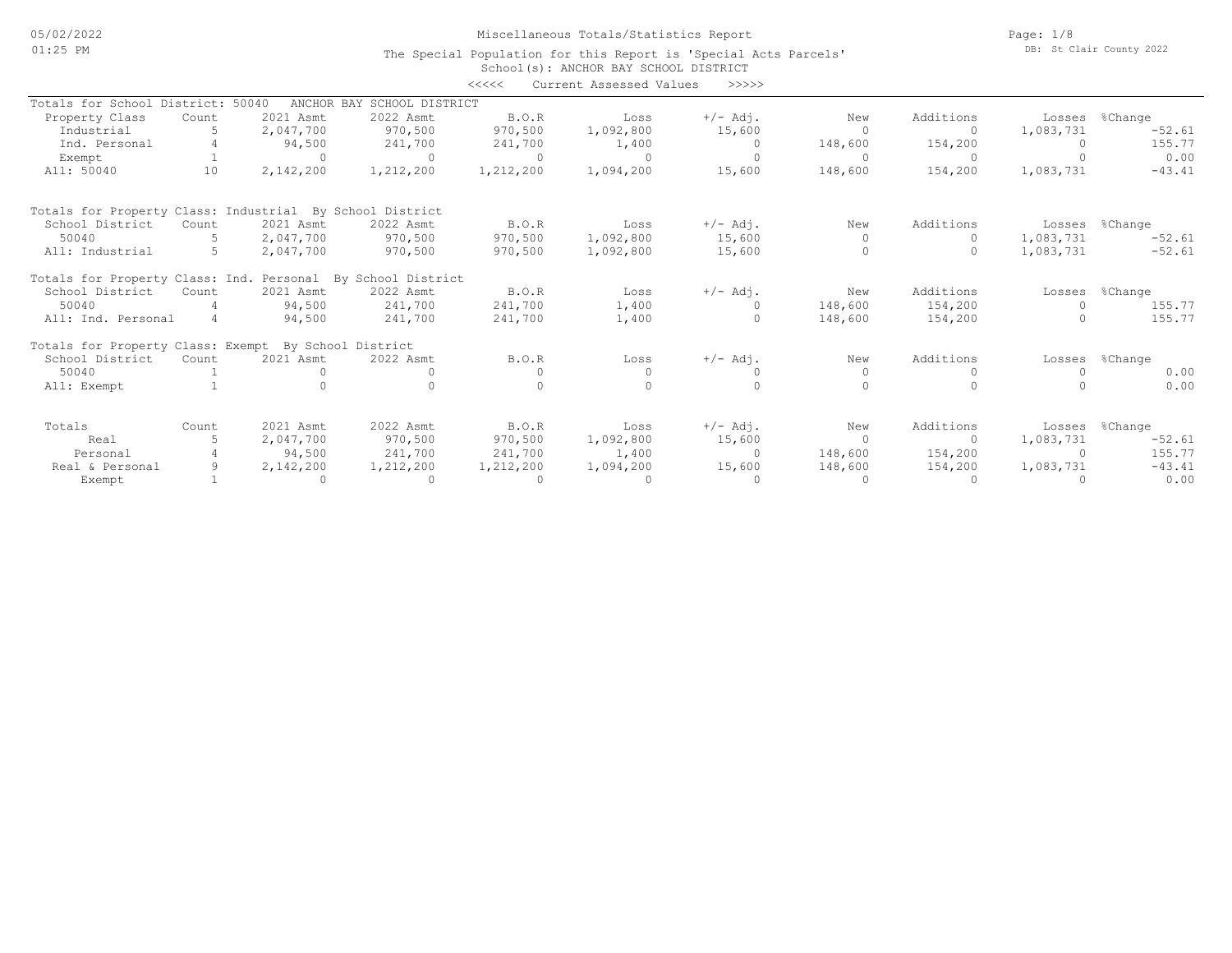05/02/2022 01:25 PM

Miscellaneous Totals/Statistics Report

Page: 2/8 DB: St Clair County 2022

#### School(s): ANCHOR BAY SCHOOL DISTRICT The Special Population for this Report is 'Special Acts Parcels'

| くくくくく | S.E.V., Taxable and Capped Values |  |  |  | >>>>> |
|-------|-----------------------------------|--|--|--|-------|
|-------|-----------------------------------|--|--|--|-------|

|                                                          |       |                    | ノノノノノ                      |           | U.S.V., lasable and capped values | ------    |           |           |           |           |
|----------------------------------------------------------|-------|--------------------|----------------------------|-----------|-----------------------------------|-----------|-----------|-----------|-----------|-----------|
| Totals for School District:                              |       | 50040              | ANCHOR BAY SCHOOL DISTRICT |           |                                   |           |           |           |           |           |
| Property Class                                           | Count | 2021 SEV           | Fin SEV                    | 2022 SEV  | 2021 Tax                          | Fin Tax   | 2022 Tax  | BOR Tax   | 2022 Cap  | 2022 MCAP |
| Industrial                                               |       | 2,047,700          | 2,047,700                  | 970,500   | 2,038,177                         | 2,038,177 | 965,001   | 965,001   | 985,941   | 985,941   |
| Ind. Personal                                            |       | 94,500             | 94,500                     | 241,700   | 94,500                            | 94,500    | 241,700   | 241,700   | 241,700   | 241,700   |
| Exempt                                                   |       | $\Omega$           | $\Omega$                   | $\Omega$  | $\Omega$                          |           | $\Omega$  | $\Omega$  | $\cap$    |           |
| All: 50040                                               | 10    | 2,142,200          | 2,142,200                  | 1,212,200 | 2,132,677                         | 2,132,677 | 1,206,701 | 1,206,701 | 1,227,641 | 1,227,641 |
| Totals for Property Class: Industrial By School District |       |                    |                            |           |                                   |           |           |           |           |           |
| School District                                          | Count | 2021 SEV           | Fin SEV                    | 2022 SEV  | 2021 Tax                          | Fin Tax   | 2022 Tax  | BOR Tax   | 2022 Cap  | 2022 MCAP |
| 50040                                                    |       | 2,047,700          | 2,047,700                  | 970,500   | 2,038,177                         | 2,038,177 | 965,001   | 965,001   | 985,941   | 985,941   |
| All: Industrial                                          |       | 2,047,700          | 2,047,700                  | 970,500   | 2,038,177                         | 2,038,177 | 965,001   | 965,001   | 985,941   | 985,941   |
| Totals for Property Class: Ind. Personal                 |       |                    | By School District         |           |                                   |           |           |           |           |           |
| School District                                          | Count | 2021 SEV           | Fin SEV                    | 2022 SEV  | 2021 Tax                          | Fin Tax   | 2022 Tax  | BOR Tax   | 2022 Cap  | 2022 MCAP |
| 50040                                                    |       | 94,500             | 94,500                     | 241,700   | 94,500                            | 94,500    | 241,700   | 241,700   | 241,700   | 241,700   |
| All: Ind. Personal                                       | 4     | 94,500             | 94,500                     | 241,700   | 94,500                            | 94,500    | 241,700   | 241,700   | 241,700   | 241,700   |
| Totals for Property Class: Exempt                        |       | By School District |                            |           |                                   |           |           |           |           |           |
| School District                                          | Count | 2021 SEV           | Fin SEV                    | 2022 SEV  | 2021 Tax                          | Fin Tax   | 2022 Tax  | BOR Tax   | 2022 Cap  | 2022 MCAP |
| 50040                                                    |       |                    | $\Omega$                   | $\Omega$  | $\circ$                           |           |           |           |           | $\Omega$  |
| All: Exempt                                              |       |                    |                            |           | $\cap$                            |           |           |           |           |           |
| Totals                                                   | Count | 2021 SEV           | Fin SEV                    | 2022 SEV  | 2021 Tax                          | Fin Tax   | 2022 Tax  | BOR Tax   | 2022 Cap  | 2022 MCAP |
| Real                                                     |       | 2,047,700          | 2,047,700                  | 970,500   | 2,038,177                         | 2,038,177 | 965,001   | 965,001   | 985,941   | 985,941   |
| Personal                                                 |       | 94,500             | 94,500                     | 241,700   | 94,500                            | 94,500    | 241,700   | 241,700   | 241,700   | 241,700   |
| Real & Personal                                          |       | 2,142,200          | 2,142,200                  | 1,212,200 | 2,132,677                         | 2,132,677 | 1,206,701 | 1,206,701 | 1,227,641 | 1,227,641 |
| Exempt                                                   |       | $\Omega$           | $\circ$                    | $\Omega$  | $\Omega$                          | $\Omega$  |           |           |           | $\Omega$  |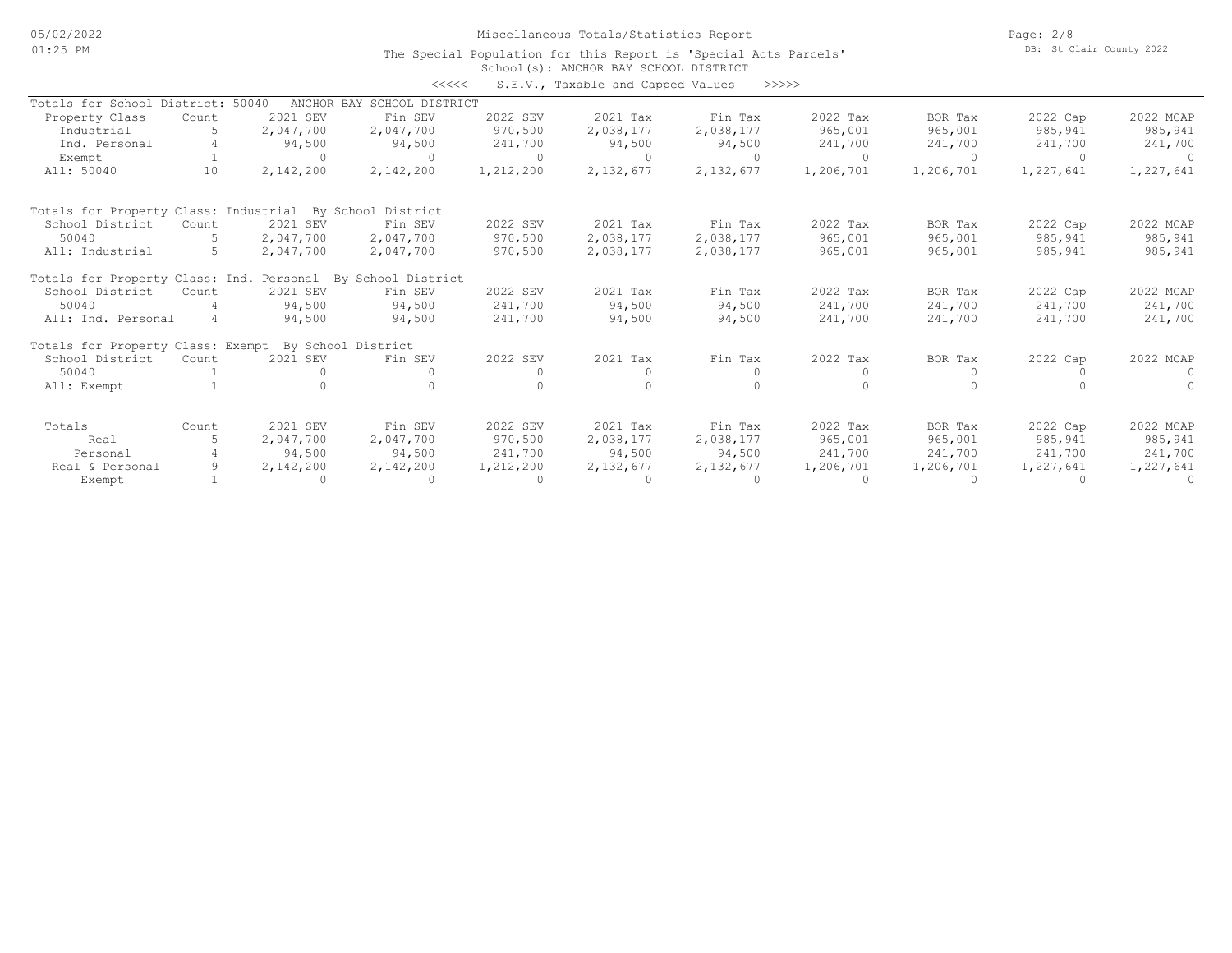### Miscellaneous Totals/Statistics Report

Page: 3/8 DB: St Clair County 2022

#### School(s): ANCHOR BAY SCHOOL DISTRICT The Special Population for this Report is 'Special Acts Parcels'

|                                                             |                |           |                            | <<<<           | PRE/MBT Percentage Times S.E.V. | >>>>>      |            |                |           |
|-------------------------------------------------------------|----------------|-----------|----------------------------|----------------|---------------------------------|------------|------------|----------------|-----------|
| Totals for School District: 50040                           |                |           | ANCHOR BAY SCHOOL DISTRICT |                |                                 |            |            |                |           |
| Property Class                                              | Count          | 2021 ORIG | 2021 ORIG                  | Final PRE      | Final                           | W/O Winter | W/O Winter | 2022 ORIG      | 2022 ORIG |
|                                                             |                | PRE       | Non-PRE                    |                | Non-PRE                         | PRE        | Non-PRE    | PRE            | Non-PRE   |
| Industrial                                                  | 0              | $\Omega$  | 2,047,700                  | $\overline{0}$ | 2,047,700                       | $\Omega$   | 2,047,700  | $\Omega$       | 970,500   |
| Ind. Personal                                               | $\overline{4}$ | 94,500    | $\Omega$                   | 94,500         | $\Omega$                        | 94,500     | $\Omega$   | 241,700        | $\cap$    |
| All: 50040                                                  | 4              | 94,500    | 2,047,700                  | 94,500         | 2,047,700                       | 94,500     | 2,047,700  | 241,700        | 970,500   |
| Totals for Property Class: Industrial By School District    |                |           |                            |                |                                 |            |            |                |           |
| School District                                             | Count          | 2021 ORIG | 2021 ORIG                  | Final PRE      | Final                           | W/O Winter | W/O Winter | 2022 ORIG      | 2022 ORIG |
|                                                             |                | PRE       | Non-PRE                    |                | Non-PRE                         | PRE        | Non-PRE    | PRE            | Non-PRE   |
| 50040                                                       | $\Omega$       | $\Omega$  | 2,047,700                  | $\circ$        | 2,047,700                       | $\Omega$   | 2,047,700  | $\Omega$       | 970,500   |
| All: Industrial                                             |                | 0         | 2,047,700                  | $\circ$        | 2,047,700                       | $\circ$    | 2,047,700  |                | 970,500   |
| Totals for Property Class: Ind. Personal By School District |                |           |                            |                |                                 |            |            |                |           |
| School District                                             | Count          | 2021 ORIG | 2021 ORIG                  | Final PRE      | Final                           | W/O Winter | W/O Winter | 2022 ORIG      | 2022 ORIG |
|                                                             |                | PRE.      | Non-PRE                    |                | Non-PRE                         | PRE        | Non-PRE    | PRE.           | Non-PRE   |
| 50040                                                       | 4              | 94,500    | $\Omega$                   | 94,500         | $\Omega$                        | 94,500     | $\Omega$   | 241,700        |           |
| All: Ind. Personal                                          | $\overline{4}$ | 94,500    | $\cap$                     | 94,500         | $\Omega$                        | 94,500     | $\Omega$   | 241,700        |           |
| Totals                                                      | Count          | 2021 ORIG | 2021 ORIG                  | Final PRE      | Final                           | W/O Winter | W/O Winter | 2022 ORIG      | 2022 ORIG |
|                                                             |                | PRE       | Non-PRE                    |                | Non-PRE                         | PRE        | Non-PRE    | PRE            | Non-PRE   |
| Real                                                        | 0              | $\circ$   | 2,047,700                  | $\overline{0}$ | 2,047,700                       | $\circ$    | 2,047,700  | $\overline{0}$ | 970,500   |
| Personal                                                    | 4              | 94,500    | $\Omega$                   | 94,500         | $\cap$                          | 94,500     | $\cap$     | 241,700        |           |
| Real & Personal                                             |                | 94,500    | 2,047,700                  | 94,500         | 2,047,700                       | 94,500     | 2,047,700  | 241,700        | 970,500   |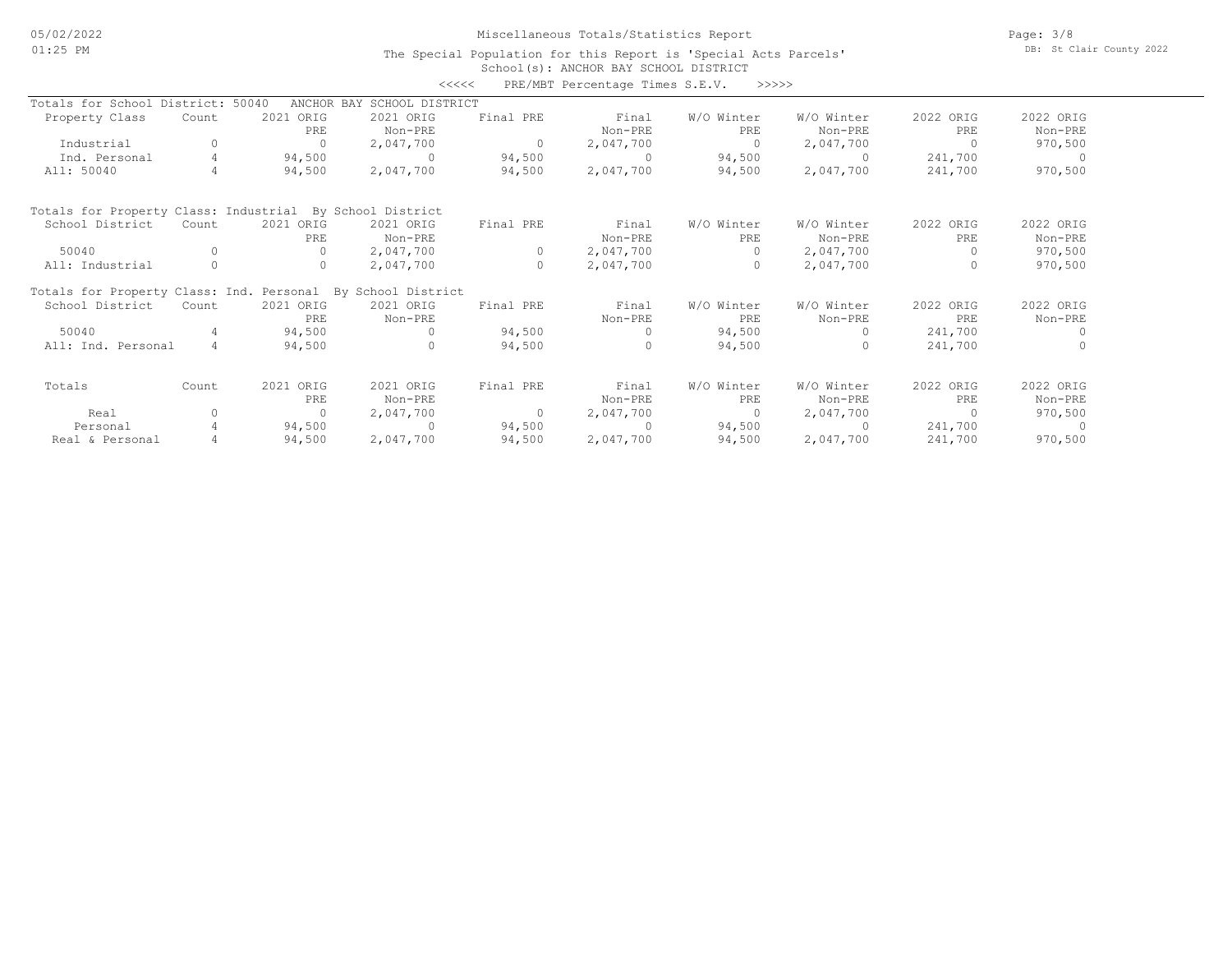### Miscellaneous Totals/Statistics Report

Page: 4/8 DB: St Clair County 2022

#### School(s): ANCHOR BAY SCHOOL DISTRICT The Special Population for this Report is 'Special Acts Parcels'

|                                                             |                |            | <<<<                       |           | PRE/MBT Percentage Times Taxable | >>>>>      |            |           |           |
|-------------------------------------------------------------|----------------|------------|----------------------------|-----------|----------------------------------|------------|------------|-----------|-----------|
| Totals for School District: 50040                           |                |            | ANCHOR BAY SCHOOL DISTRICT |           |                                  |            |            |           |           |
| Property Class                                              | Count          | 2021 ORIG  | 2021 ORIG                  | Final PRE | Final                            | W/O Winter | W/O Winter | 2022 ORIG | 2022 ORIG |
|                                                             |                | PRE        | Non-PRE                    |           | Non-PRE                          | PRE        | Non-PRE    | PRE       | Non-PRE   |
| Industrial                                                  | 0              | $\Omega$   | 2,038,177                  | $\circ$   | 2,038,177                        | $\Omega$   | 2,038,177  | $\Omega$  | 965,001   |
| Ind. Personal                                               | 4              | 94,500     | $\Omega$                   | 94,500    | $\Omega$                         | 94,500     | $\Omega$   | 241,700   | - 0       |
| All: 50040                                                  | 4              | 94,500     | 2,038,177                  | 94,500    | 2,038,177                        | 94,500     | 2,038,177  | 241,700   | 965,001   |
| Totals for Property Class: Industrial By School District    |                |            |                            |           |                                  |            |            |           |           |
| School District                                             | Count          | 2021 ORIG  | 2021 ORIG                  | Final PRE | Final                            | W/O Winter | W/O Winter | 2022 ORIG | 2022 ORIG |
|                                                             |                | <b>PRE</b> | Non-PRE                    |           | Non-PRE                          | PRE        | Non-PRE    | PRE       | Non-PRE   |
| 50040                                                       | O              | $\Omega$   | 2,038,177                  | $\circ$   | 2,038,177                        | $\Omega$   | 2,038,177  | $\Omega$  | 965,001   |
| All: Industrial                                             | 0              | $\circ$    | 2,038,177                  | $\circ$   | 2,038,177                        | $\Omega$   | 2,038,177  | $\Omega$  | 965,001   |
| Totals for Property Class: Ind. Personal By School District |                |            |                            |           |                                  |            |            |           |           |
| School District                                             | Count          | 2021 ORIG  | 2021 ORIG                  | Final PRE | Final                            | W/O Winter | W/O Winter | 2022 ORIG | 2022 ORIG |
|                                                             |                | PRE.       | Non-PRE                    |           | Non-PRE                          | PRE        | Non-PRE    | PRE       | Non-PRE   |
| 50040                                                       | 4              | 94,500     | $\Omega$                   | 94,500    | $\Omega$                         | 94,500     |            | 241,700   | $\Omega$  |
| All: Ind. Personal                                          | $\overline{4}$ | 94,500     | $\Omega$                   | 94,500    | $\Omega$                         | 94,500     | $\Omega$   | 241,700   | $\Omega$  |
| Totals                                                      | Count          | 2021 ORIG  | 2021 ORIG                  | Final PRE | Final                            | W/O Winter | W/O Winter | 2022 ORIG | 2022 ORIG |
|                                                             |                | PRE        | Non-PRE                    |           | Non-PRE                          | PRE        | Non-PRE    | PRE       | Non-PRE   |
| Real                                                        | 0              | $\Omega$   | 2,038,177                  | $\circ$   | 2,038,177                        | $\Omega$   | 2,038,177  | $\circ$   | 965,001   |
| Personal                                                    | 4              | 94,500     | $\Omega$                   | 94,500    | $\Omega$                         | 94,500     | $\cap$     | 241,700   | $\Omega$  |
| Real & Personal                                             |                | 94,500     | 2,038,177                  | 94,500    | 2,038,177                        | 94,500     | 2,038,177  | 241,700   | 965,001   |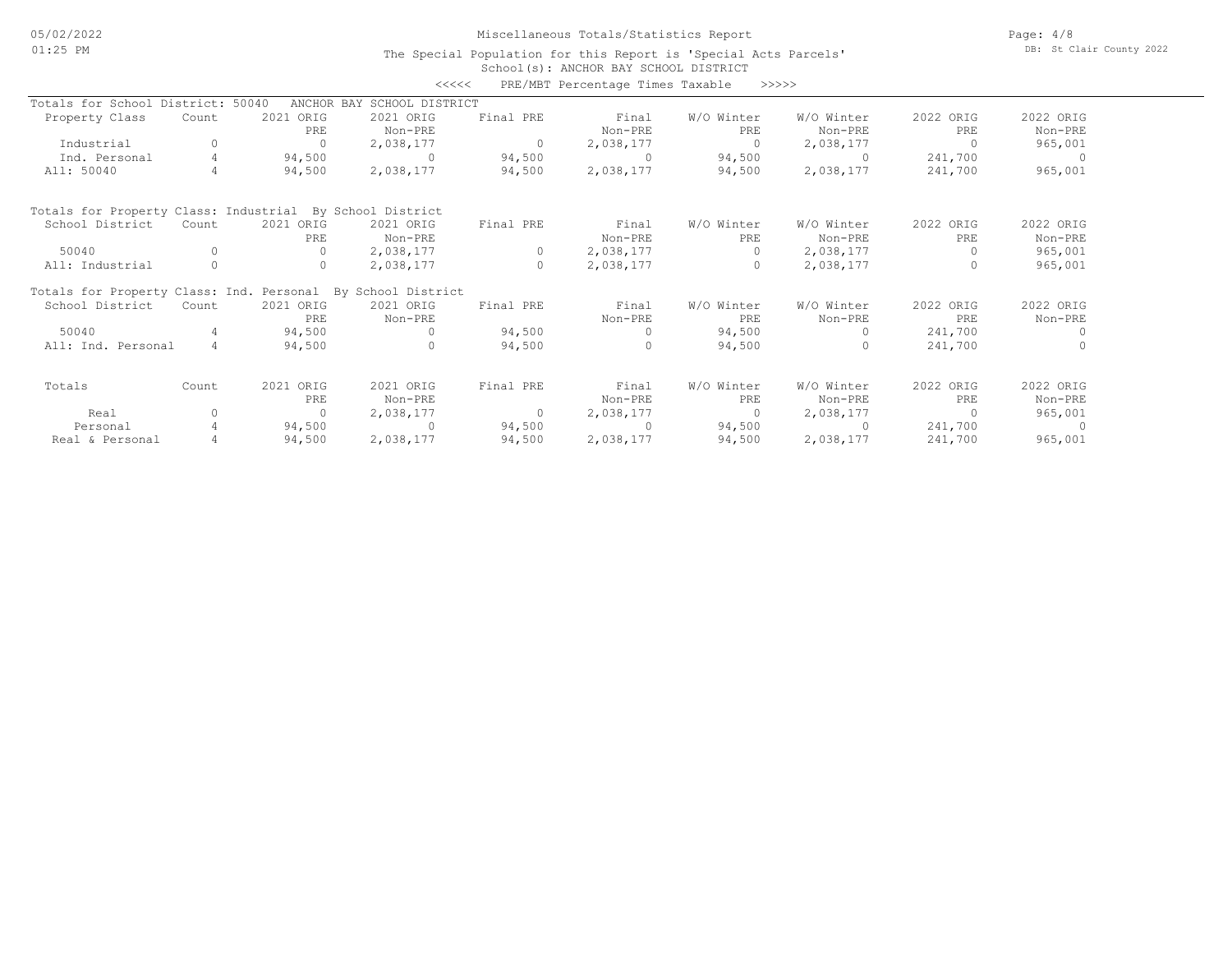## \*\*\*\*\* CFT/IFT/REHAB Totals \*\*\*\*\*

|                       |                 | Count. | SEV Value | Taxable Value |
|-----------------------|-----------------|--------|-----------|---------------|
| IFT - Post 1994 Rates | Real            | 6      | 970,500   | 965,001       |
| IFT - Post 1994 Rates | Personal        | 14     | 241.700   | 241,700       |
| IFT - Post 1994 Rates | Real & Personal | 20     | 1,212,200 | 1,206,701     |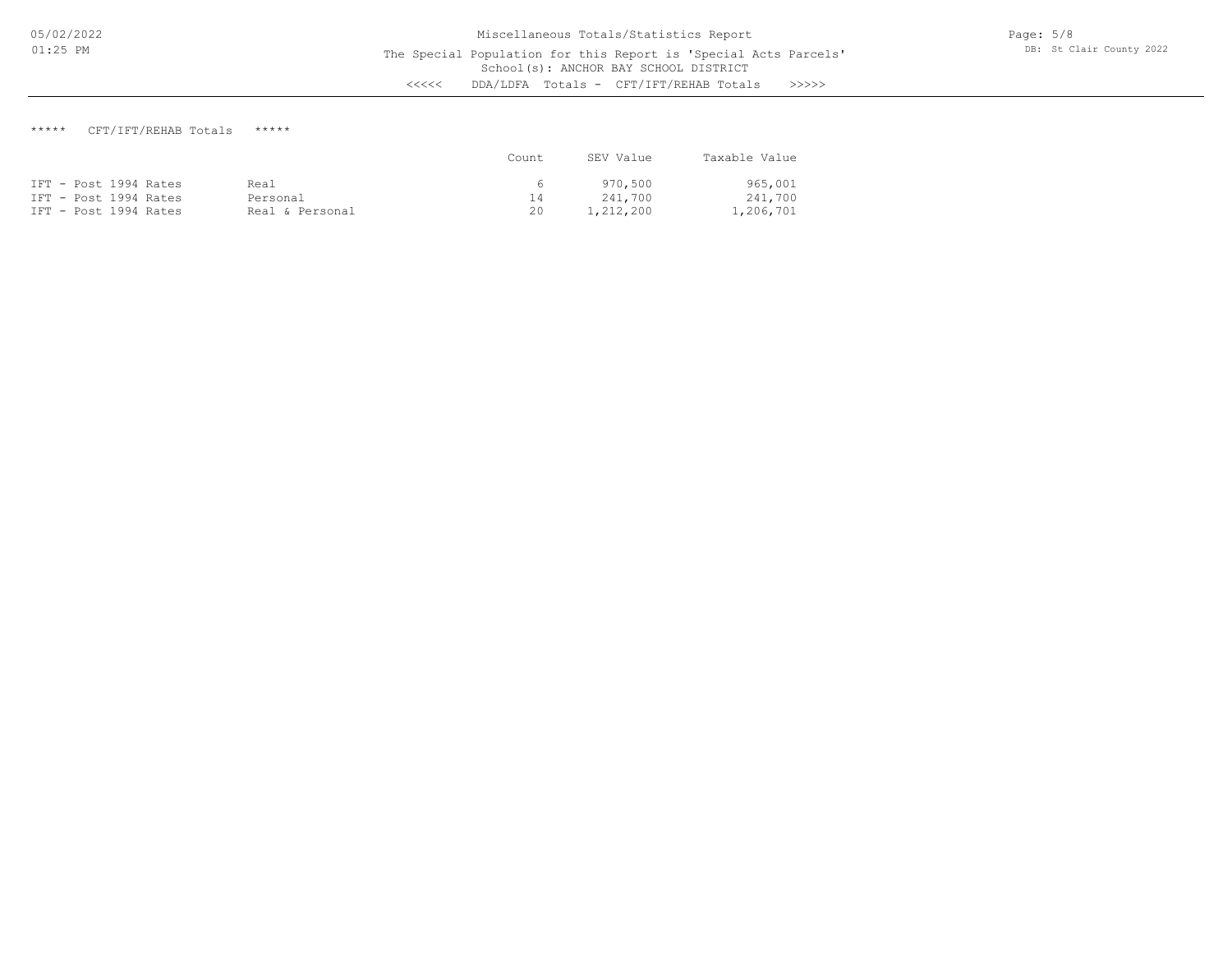Page: 6/8 DB: St Clair County 2022

# School(s): ANCHOR BAY SCHOOL DISTRICT The Special Population for this Report is 'Special Acts Parcels'

<<<<< Special Act Totals >>>>>

\*\*\*\*\* Special Act Totals \*\*\*\*\*

|                       |                 | Count | SEV Value | Taxable Value |
|-----------------------|-----------------|-------|-----------|---------------|
| $DNR - DNR-PILT$      | Real            |       |           |               |
| $DNR - DNR-PILT$      | Personal        |       |           |               |
| $DNR$ - $DNR-PILT$    | Real & Personal |       |           |               |
| IFT - Post 1994 Rates | Real            | 6.    | 970500    | 965001        |
| IFT - Post 1994 Rates | Personal        | 14    | 241700    | 241700        |
| IFT - Post 1994 Rates | Real & Personal | 20    | 1212200   | 1206701       |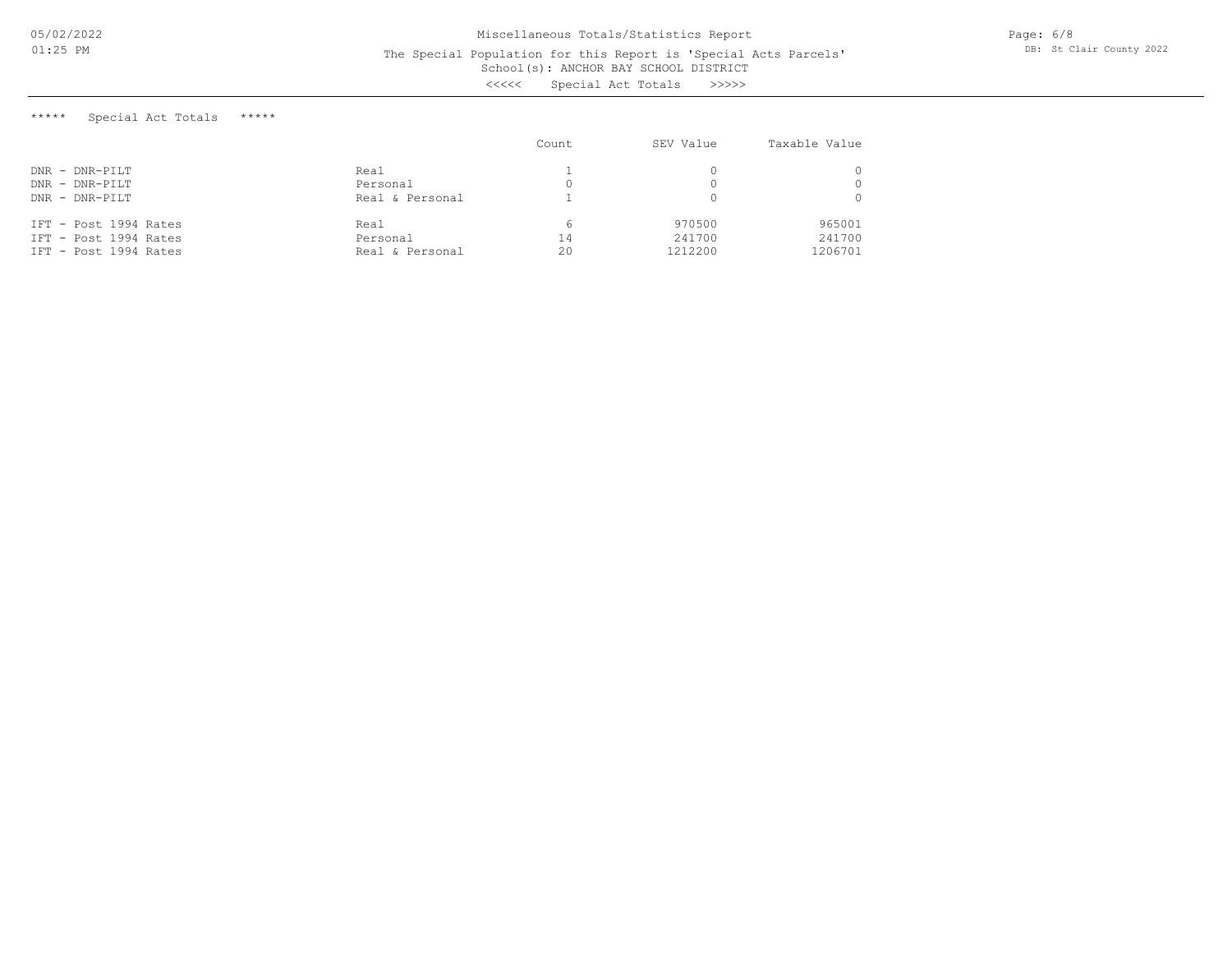# <<<<< Top 20 Statistics >>>>>

| ***** Top 20 S.E.V.s<br>*****                 |                              |  |                |                                      |
|-----------------------------------------------|------------------------------|--|----------------|--------------------------------------|
| 23-990-0012-000                               | PTM CORPORATION              |  | \$             | 617,300                              |
| 23-990-0013-000                               | EQUIPMENT DISTRIBUTORS INC   |  | \$             | 321,700                              |
| 23-991-0011-000                               | PTM CORPORATION              |  | \$             | 151,800                              |
| $23 - 991 - 0004 - 100$                       | MODIFIED TECHNOLOGIES, INC.  |  | \$             | 65,100                               |
| 23-990-0011-000                               | SATTLER, INC                 |  | \$             | 31,500                               |
| 23-991-0013-000                               | PTM CORPORATION              |  | \$\$\$\$\$\$   | 24,800                               |
| 23-680-0011-000                               | STATE OF MICHIGAN            |  |                | 0                                    |
| $23 - 990 - 0005 - 000$                       |                              |  |                | 0                                    |
| $23 - 990 - 0007 - 000$                       | SKILL-CRAFT COMPANY INC      |  |                | 0                                    |
| 23-990-0008-000                               | PTM CORPORATION              |  |                | 0                                    |
| $23 - 990 - 0009 - 000$                       | HTC SALES CORPORATION        |  | \$             | 0                                    |
| $23 - 990 - 0010 - 000$                       | RADIANCE ALUMINUM FENCE      |  |                | 0                                    |
| 23-991-0001-000                               | HERITAGE TECHNOLOGIES L.L.C. |  | \$             | 0                                    |
| $23 - 991 - 0003 - 000$                       | U S GAUGE & FIXTURE INC      |  | \$             | 0                                    |
| $23 - 991 - 0004 - 000$                       | MODIFIED TECHNOLOGIES INC    |  | \$\$\$         | 0                                    |
| 23-991-0005-000                               | PTM CORPORATION              |  |                | 0                                    |
| 23-991-0005-100                               | PTM CORPORATION              |  |                | 0                                    |
| 23-991-0006-000                               | IIG-DSS TECHNOLOGIES         |  | $\varsigma$    | 0                                    |
| 23-991-0007-000                               | SKILL-CRAFT COMPANY INC      |  | \$             | 0                                    |
| 23-991-0010-000                               | RADIANCE ALUMINUM FENCE      |  |                | 0                                    |
|                                               |                              |  |                |                                      |
| ***** Top 20 Taxable Values *****             |                              |  |                |                                      |
| $23 - 990 - 0012 - 000$                       | PTM CORPORATION              |  | Ş              | 617,300                              |
| 23-990-0013-000                               | EQUIPMENT DISTRIBUTORS INC   |  | \$             | 316,201                              |
| 23-991-0011-000                               | PTM CORPORATION              |  | \$             | 151,800                              |
| 23-991-0004-100                               | MODIFIED TECHNOLOGIES, INC.  |  | \$             | 65,100                               |
| 23-990-0011-000                               | SATTLER, INC                 |  | \$             | 31,500                               |
| 23-991-0013-000                               | PTM CORPORATION              |  | \$             | 24,800                               |
| 23-680-0011-000                               | STATE OF MICHIGAN            |  | \$\$\$\$\$\$\$ | 0                                    |
| $23 - 990 - 0005 - 000$                       |                              |  |                | 0                                    |
| $23 - 990 - 0007 - 000$                       | SKILL-CRAFT COMPANY INC      |  |                | 0                                    |
| $23 - 990 - 0008 - 000$                       | PTM CORPORATION              |  |                | 0                                    |
| $23 - 990 - 0009 - 000$                       | HTC SALES CORPORATION        |  |                | 0                                    |
| 23-990-0010-000                               | RADIANCE ALUMINUM FENCE      |  | \$             | 0                                    |
| 23-991-0001-000                               | HERITAGE TECHNOLOGIES L.L.C. |  | \$             | 0                                    |
| $23 - 991 - 0003 - 000$                       | U S GAUGE & FIXTURE INC      |  | \$             | 0                                    |
| $23 - 991 - 0004 - 000$                       | MODIFIED TECHNOLOGIES INC    |  | \$             | 0                                    |
| $23 - 991 - 0005 - 000$                       | PTM CORPORATION              |  | \$             | 0                                    |
| 23-991-0005-100                               | PTM CORPORATION              |  |                | 0                                    |
| 23-991-0006-000                               | IIG-DSS TECHNOLOGIES         |  | \$\$\$         | 0                                    |
| 23-991-0007-000                               | SKILL-CRAFT COMPANY INC      |  |                | 0                                    |
| 23-991-0010-000                               | RADIANCE ALUMINUM FENCE      |  |                | 0                                    |
|                                               |                              |  |                |                                      |
| *****<br>Top 13 Owners by Taxable Value ***** |                              |  |                |                                      |
| PTM CORPORATION                               | has                          |  |                | 793,900 Taxable Value in 6 Parcel(s) |
| EQUIPMENT DISTRIBUTORS INC                    | has                          |  |                | 316,201 Taxable Value in 1 Parcel(s) |
| MODIFIED TECHNOLOGIES, INC.                   | has                          |  |                | 65,100 Taxable Value in 1 Parcel(s)  |
| SATTLER, INC                                  | has                          |  |                | 31,500 Taxable Value in 2 Parcel(s)  |
| IIG-DSS TECHNOLOGIES                          | has                          |  |                | 0 Taxable Value in 1 Parcel(s)       |
| MODIFIED TECHNOLOGIES INC                     | has                          |  |                | 0 Taxable Value in 1 Parcel(s)       |
| U S GAUGE & FIXTURE INC                       | has                          |  |                | 0 Taxable Value in 1 Parcel(s)       |
| HERITAGE TECHNOLOGIES L.L.C.                  | has                          |  |                | 0 Taxable Value in 1 Parcel(s)       |
| RADIANCE ALUMINUM FENCE                       | has                          |  |                | 0 Taxable Value in 2 Parcel(s)       |
| HTC SALES CORPORATION                         | has                          |  |                | 0 Taxable Value in 1 Parcel(s)       |
| SKILL-CRAFT COMPANY INC                       | has                          |  |                | 0 Taxable Value in 2 Parcel(s)       |
|                                               | has                          |  |                | 0 Taxable Value in 1 Parcel(s)       |
| STATE OF MICHIGAN                             | has                          |  |                | 0 Taxable Value in 1 Parcel(s)       |